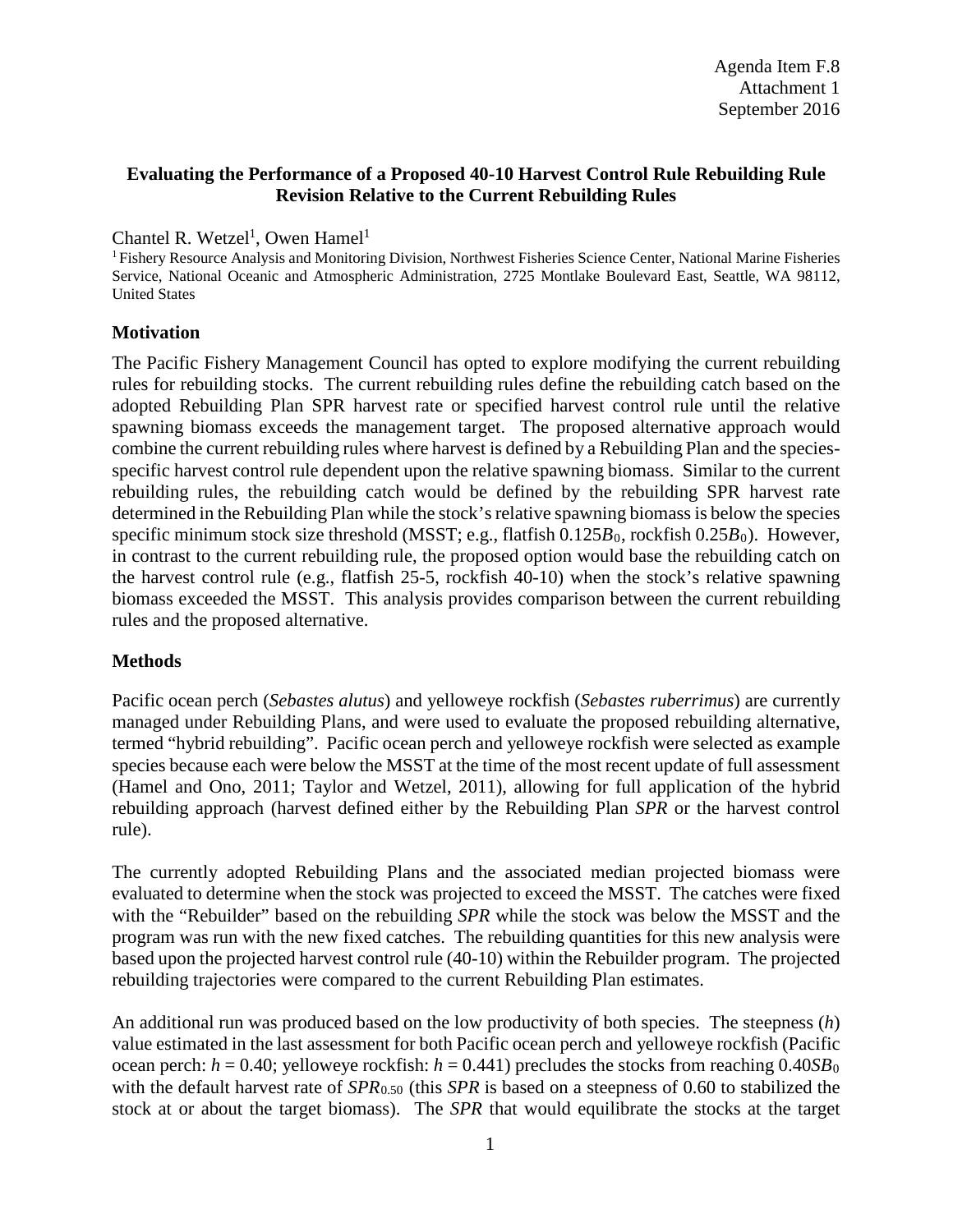biomass were calculated for each species (Pacific ocean perch: *SPR*0.625; yelloweye rockfish: *SPR*0.59) and applied in the rebuilding plan (rather than the *SPR*0.50).

## **Results**

The results for the proposed hybrid rebuilding were consistent for both Pacific ocean perch and yelloweye rockfish. The hybrid rebuilding that applied a harvest rate of *SPR*0.50 failed to rebuild either stock to the target biomass, due to the misalignment of the harvest rate and the assumed or estimated steepness values within the assessment (Figs. 1 and 2). Hence, all comparisons will be made to the current rebuilding approach to the hybrid rebuilding with the adjusted *SPR* during rebuilding.

The rebuilding times for the hybrid rebuilding alternative was greatly extended for both species relative to the current rebuilding plan (Figs. 1 and 2). Yelloweye rockfish was projected to be rebuilt in year 2165 under the hybrid rebuilding approach vs. 2067 in the current rebuilding plan, with Pacific ocean perch rebuilding in year 2130 vs. 2051. The catches predicted by the hybrid rebuilding plan were substantially higher (in the short term and long term) compared to the current rebuilding projected catches based on the current Rebuilding Plan SPRs for each species (Pacific ocean perch: *SPR*0.864; yelloweye rockfish: *SPR*0.76) (Figs. 3 and 4).

## **Discussion**

This analysis highlights the trade-offs between rebuilding approaches. The proposed hybrid rebuilding would result in greater harvests once a stock is rebuilt to above the MSST. However, this increased catch comes at the expense of longer rebuilding periods. This is due to the large difference between the Rebuilding Plan *SPR*s and the harvest control rule *SPR* for rockfish.

The results here are based upon the two species currently estimated to have biomass levels below the MSST. More productive species would be expected to recover relatively more quickly under the 40-10 or 25-5 rules, but then the rebuilding SPR would likely produce a more similar harvest level (as was the case for petrale sole [Haltuch, 2011]).

# **References**

- Haltuch, M.A. 2011. 2011 petrale sole rebuilding analysis. Pacific Fishery Management Council, 7700 Ambassador Place NE, Suite 200, Portland, OR 97220. 49 pp.
- Hamel, O.S. and Ono, K. 2011. Stock assessment of Pacific ocean perch in waters of the U.S. west coast in 2011. Pacific Fishery Management Council, 7700 Ambassador Place NE, Suite 200, Portland, OR 97220. 168 pp.
- Taylor, I.G. and Wetzel, C.R. 2011. Status of U.S. yelloweye rockfish resource in 2011 (Update of 2009 assessment model). Pacific Fishery Management Council, 7700 Ambassador Place NE, Suite 200, Portland, OR 97220. 227 pp.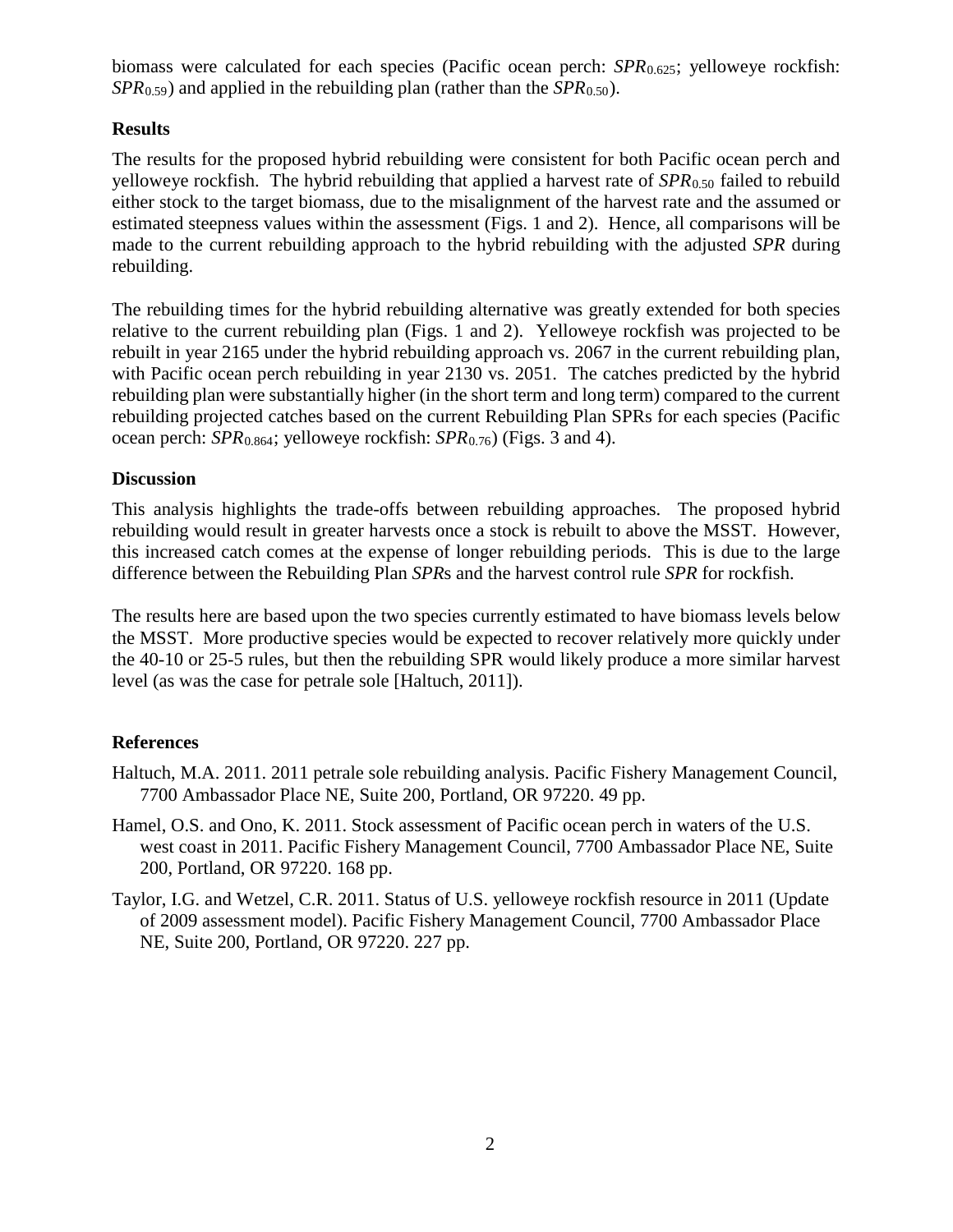#### **Figures**



Figure 1. The yelloweye rockfish projected trajectories of relative spawning biomass over the rebuilding period for the current rebuilding plan, hybrid rebuilding with *SPR*0.59, and hybrid rebuilding with *SPR*0.50. The horizontal dashed grey lines indicate the MSST and the target biomass  $(B_{0.40})$ .



Figure 2. The Pacific ocean perch projected trajectories of relative spawning biomass over the rebuilding period for the current rebuilding plan, hybrid rebuilding with *SPR*0.625, and hybrid rebuilding with *SPR*0.50. The horizontal dashed grey lines indicate the MSST and the target biomass  $(B_{0.40})$ .